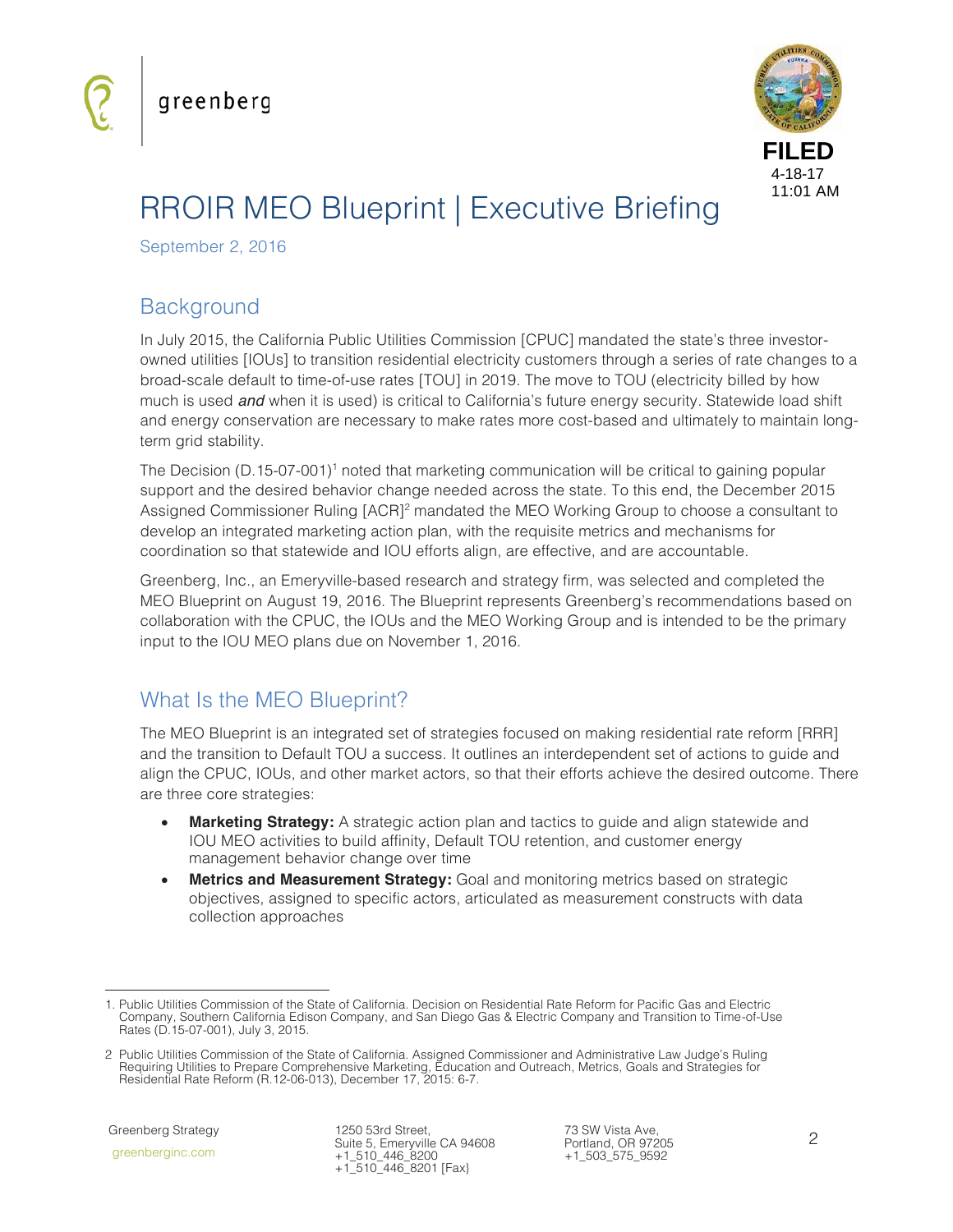**Alignment Strategy:** Principles for collaboration, governance, and operationalization that ensure MEO and measurement activities are synchronized, build momentum, and are sustained over time

The following pages provide an integrated overview of the requirements, strategy, and tactics of the MEO Blueprint.

#### Strategic Perspective

The MEO Blueprint is based on the professional view that only by prioritizing the customer experience will it be possible to gain positive acceptance of Default TOU and motivate sustained residential energy management behavior change over time.

To this end, the Blueprint sets forth a vision to rally and guide those executing and supporting RRR/TOU go-to-market<sup>3</sup> [GTM] efforts: *"Vitalize every Californian's relationship with electricity and the grid, in ways that better their lives and forever change their behavior, for the ongoing prosperity of our state."*

To achieve the Vision, align MEO activities, and achieve the state's tactical, energy-related goals, the CPUC and IOUs must re-orient their skills, processes, and organizations to a customer experiencecentric approach for all go-to-market [GTM] activities.

#### Challenge, Solution, and Strategy

The true marketing challenge here is to motivate change in an unengaged customer who does not care about electricity. To succeed, we must overcome a four-part problem:

- Low customer engagement
- Default TOU won't inspire customers to make sustained behavioral changes
- Currently mandated messaging (fact-heavy and not unique) does not connect with customers
- RRR/TOU are not reasons for customers to listen to messaging beyond immediate rate changes.

The solution is to use RRR, and specifically the transition to TOU, as an "event" to capture customer attention, and use that moment to build new relationships that transcend micro-events (e.g., rate changes) and the mechanics (e.g., rate education) of products and services being delivered.

In marketing terms, this means using TOU as the reason to talk with customers, and to change the conversation to focus on the personal benefits and value of electricity for the customer.

Hence, the core strategy is to *give customers something personally relevant to care about, then show them how to care*. The approach here is to prepare and prime residential customers for Default TOU by first using an emotion-based, statewide message, delivered by a non-IOU messenger that makes a personal connection between customers, electricity, and the grid. It does this by highlighting that electricity is the one thing that keeps them connected to the people and things they care about most.

 <sup>3</sup> https://en.wikipedia.org/wiki/Go\_to\_market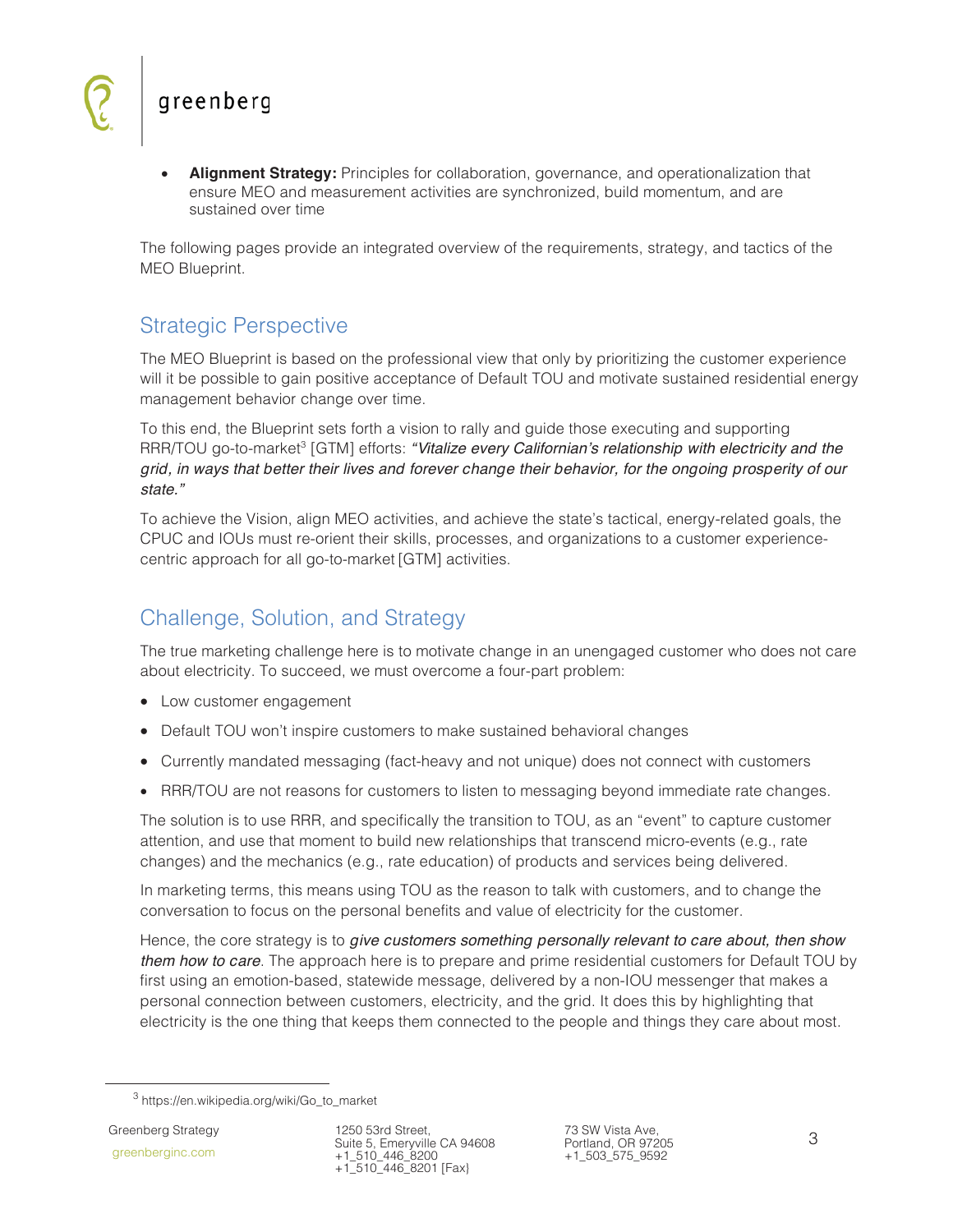Based on qualitative research with residential customers, Greenberg recommends two customer experience pillars of the statewide message:

- Electricity The "Lifeline" (A reason to listen and care)
- o The Electric Grid Be Thoughtful (Something real to care about)

These pillars provide a strategic foundation for shaping a sequenced, phased campaign as the customer experience evolves prior to and during default.

This statewide message will be delivered by a non-IOU entity. Key criteria for identifying this messenger include that it must be perceived as agnostic, without an agenda or mission-focused brand, while clearly holding the public interest. To support the statewide messenger, networks of the key actors (such as CBOs) will play an important supporting role in delivering the statewide message.

With respect to rate education, messaging that specifically refers to TOU rates will be delivered during the rollout of Default TOU, *after* the statewide message has prepared customers by creating a new relationship with electricity and the grid. This sequence is fundamental to this strategy.

Personalized educational material and messages will be sent to specific customer segments beginning 90 days before default. The specific messaging will depend on whether their predicted bill impacts are positive, neutral, negative, or extremely negative. Psychographics can be overlaid on these bill impact segments to increase the message's effectiveness through greater customization and customization.

## Key Tactics

Messaging: An emotionally-focused, statewide message must take priority to prepare residential customers for default TOU in 2019. This message will begin in Q2 2017. The statewide message won't refer to TOU or rates per se, but instead will increase the customer's perceived value and positive emotional connection with electricity and the grid.

As the statewide message evolves, it will sensitize customers to a new way of looking at electrical consumption – "when" matters as much as "how much." This will prepare customers to receive specific, TOU rate-change, and bill-impact messaging from their IOU. This message structure and division of responsibilities will be critical to creating optimal customer experiences, and effectively deploying MEO assets and resources.

Marketing and Media: The GTM activities will target a reach of 85%–90%, and an effective frequency of 10+, to overcome low engagement and ensure needed levels of awareness and education, with flighting4 from mid-2017 to late-2019.

- The statewide message will utilize mass media (e.g., radio, TV, print, OOH, digital).
- The IOU GTM will predominantly use direct-marketing tactics (in-home, events, email, direct mail), plus the network of marketing partners (e.g., CBOs, local government).
- Marketing will focus on 90/60/30 days prior to Default TOU, with support-focused marketing for 90 days during the transition to TOU.

 $\overline{4}$ https://en.wikipedia.org/wiki/Flighting\_(advertising)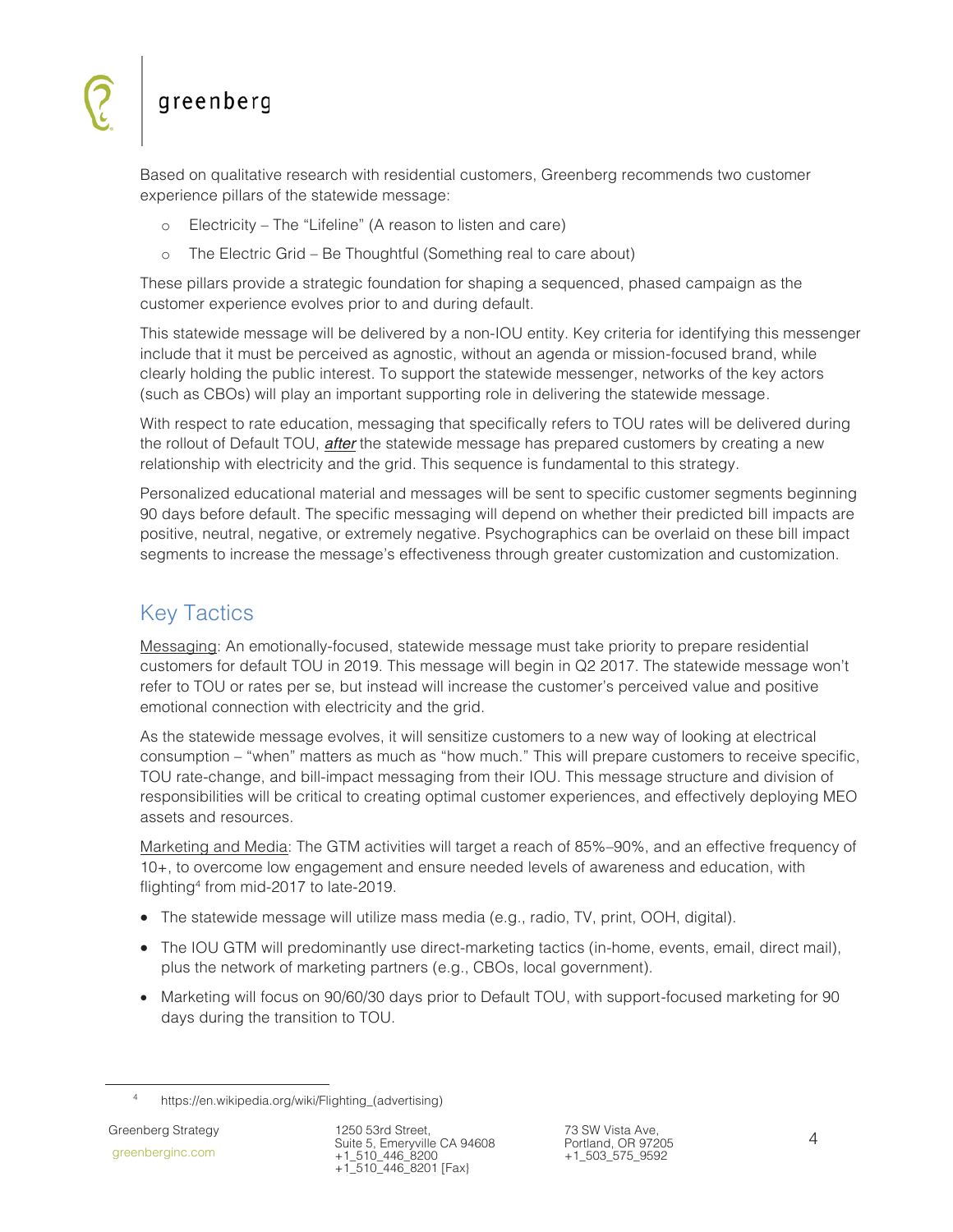Marketing Automation: IOU marketing operations (systems and teams) must be augmented to enable targeted and responsive marketing based on bill impacts, as well as to have the raw capacity to properly service customers. Most of the data to target and service customers exists today, but new data management and integration services will be required to effectively use the data to ensure an effective customer experience.

#### Metrics and Measurement

The Blueprint includes a measurement strategy that is tightly integrated with GTM activities. The role of metrics is to measure "outcomes" – progress against goals – and adapt with the market, and to inform campaign development and adaptation. All metrics are linked to specific actors, phases, and initiatives.

The strategy includes conducting longitudinal surveys of residential customers to measure the performance of the statewide and IOU messaging, beginning in Q1 2017. Overarching "Vision Metrics" will help determine progress over time. For example, a key Vision Metric agreed to by the Working Group, includes: *"What % of Californians feel a personal connection to electricity and feel strongly that it is important to be thoughtful about when and how much they use electricity?"*

Three core studies will monitor MEO performance over the short and long term (through 2020):

- Statewide "Market Movement" Surveys to measure the influence of various constructs and changes in attitudes and beliefs on load-shifting behaviors
- IOU-Specific Tracking to measure and monitor customer responses to rate-specific communications and customer awareness of resources that will facilitate behavior change
- Mobile-based Default "Pulse" Surveys to gain real-time feedback during the default period to monitor awareness and responses to TOU

All research will serve as embedded feedback to the campaigns in order to maintain positive customer experience by adapting to market progress in real time.

## Key Requirements for the CPUC

The MEO Blueprint includes an "Alignment Strategy" – a set of collaboration, governance, and operationalization principles to ensure MEO and measurement activities are coordinated between stakeholders in the RRR proceeding, as well as to ensure coordination among the various CPUC proceedings that have electricity MEO components.

The Blueprint is based on the premise that the CPUC adopts and promotes a customer experience-first approach to all its MEO efforts (versus current operations, rate/education, and "mechanical" approach).

This requires the establishment of marketing, measurement, and integration competencies to lead and execute the MEO Blueprint. It is understood that these skills – as a coherent organization – do not exist within the CPUC today.

The Alignment Strategy proposes two organizations: a Customer Experience Leadership Team (CELT) and a Statewide Alignment and Coordination Team (SW ACT).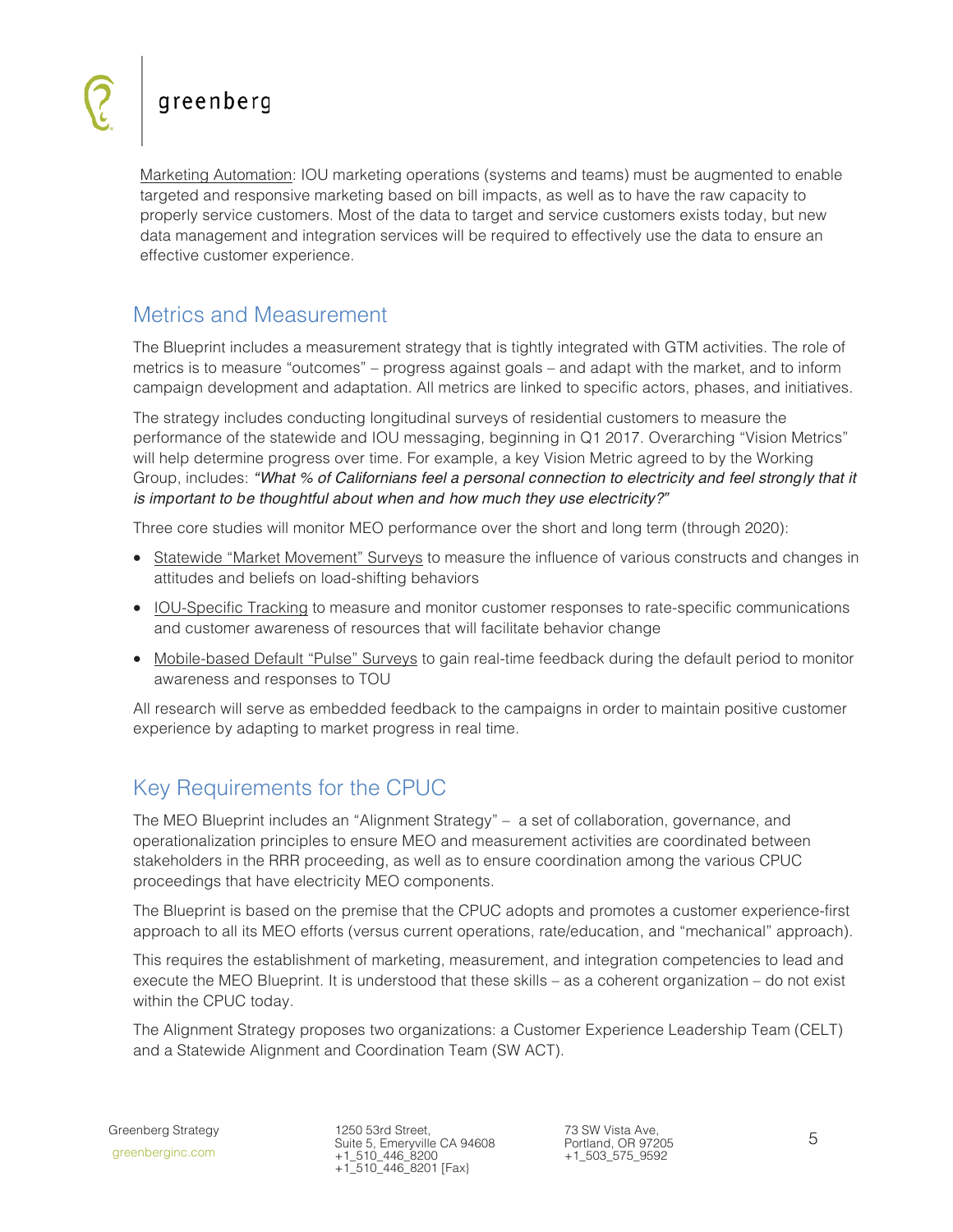- The CELT team would be external, but fully dedicated to leading the statewide MEO (not IOU) efforts, and hold professional marketing competencies to lead the campaign and coordinate alignment across IOUs and proceedings.
- The SW ACT group would be within the Energy Division, made up of a group of multidisciplinary analysts. Its purpose is to ensure that proceedings across ED are designed and integrated with the customer experience in mind.

The Blueprint recommends that the CPUC sets strategic goals and clear customer experience expectations. This includes expectations that IOUs segment their customers and regionalize marketing, using market-specific insights, expertise, and resources in a manner that achieves their individual goals *as well as* the greater campaign goals. The CPUC must also guide the MEO Working Group and help develop metrics and contract for a metric surveyor and evaluator.

## Key Requirements for the IOUs

The Blueprint requires the IOUs to upgrade their focus on the customer experience. IOUs must take responsibility for recasting the experiences they deliver and how they communicate with their customers to become much more value-based, personalized, and responsive (supported by marketing automation) in their approach. This will require strengthening the tools they use and refining how they use customer data to establish one-to-one customer rate messaging.

IOUs play a critical role as "credible messengers" to their customers on TOU rates and bill impacts of TOU during the rollout of Default TOU. IOUs must be prepared to provide consistent, expert advice on rates, rate impacts, and behavior changes to win and/or maintain their customers' trust.

#### Divergence From Existing Mandates

The RRR Decision and ACR prioritize rate education and measurement of customer understanding of rates over preparing the customer for the best experience with Default TOU. The MEO Blueprint recommends that these priorities must be adjusted.

The Blueprint argues that the CPUC must lead the effective priming/preparing of the market with emotionally-focused messaging to elevate the personal value and benefit of electricity and the grid, as well as the importance of electricity management practices (how and when we use electricity).

- To do this, messaging will begin with an emotionally-focused, (customer value-based) statewide message, and then harmonize with IOUs to deliver rate-specific communications closer to the moment of default, when customers are primed to receive this communication.
- This approach prioritizes the customer experience to ensure customer receptivity to personalized rate information and rate impact education closer to the moment of default – from the **IOUs**.
- This approach will ease customers in to the transition to Default TOU rates and reduce the likelihood of "shocking" the marketplace. Ensuring a positive customer experience will have the greatest impact on customer acceptance of Rate Reform and TOU.

Opt-in TOU prior to default rollout is deprioritized, but not abolished. IOU messaging to encourage Optin TOU enrollment before 2019 is limited to those who would see significant annual bill savings on an

 Greenberg Strategy greenberginc.com

1250 53rd Street, Suite 5, Emeryville CA 94608 +1\_510\_446\_8200 +1\_510\_446\_8201 [Fax}

73 SW Vista Ave, Portland, OR 97205 +1\_503\_575\_9592